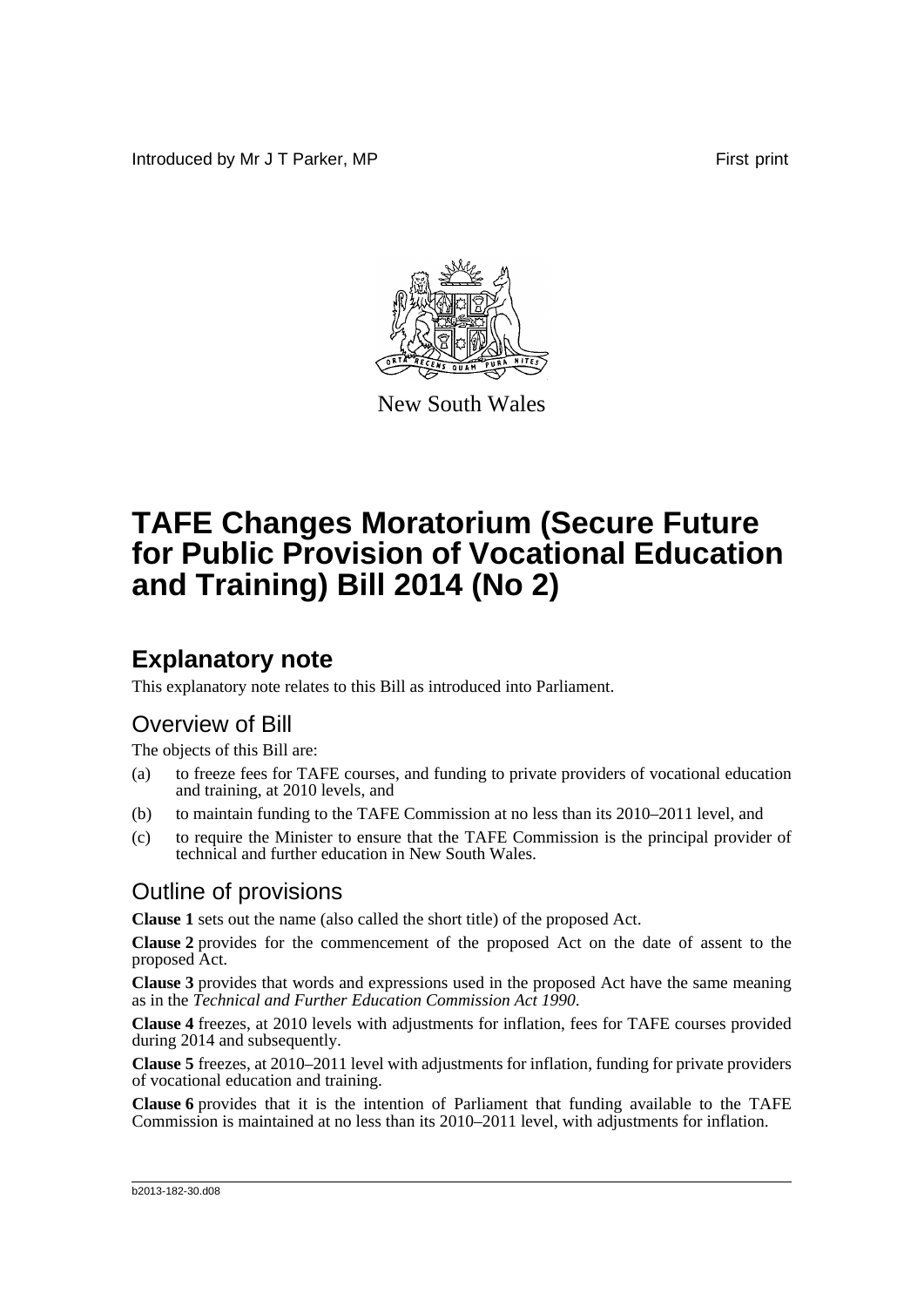**Clause 7** requires the Minister to ensure that the TAFE Commission is the principal provider of technical and further education in New South Wales. In doing so, any government policy that is likely to increase competition with the TAFE Commission in the provision of vocational education and training is not to proceed unless it is specifically authorised by Parliament.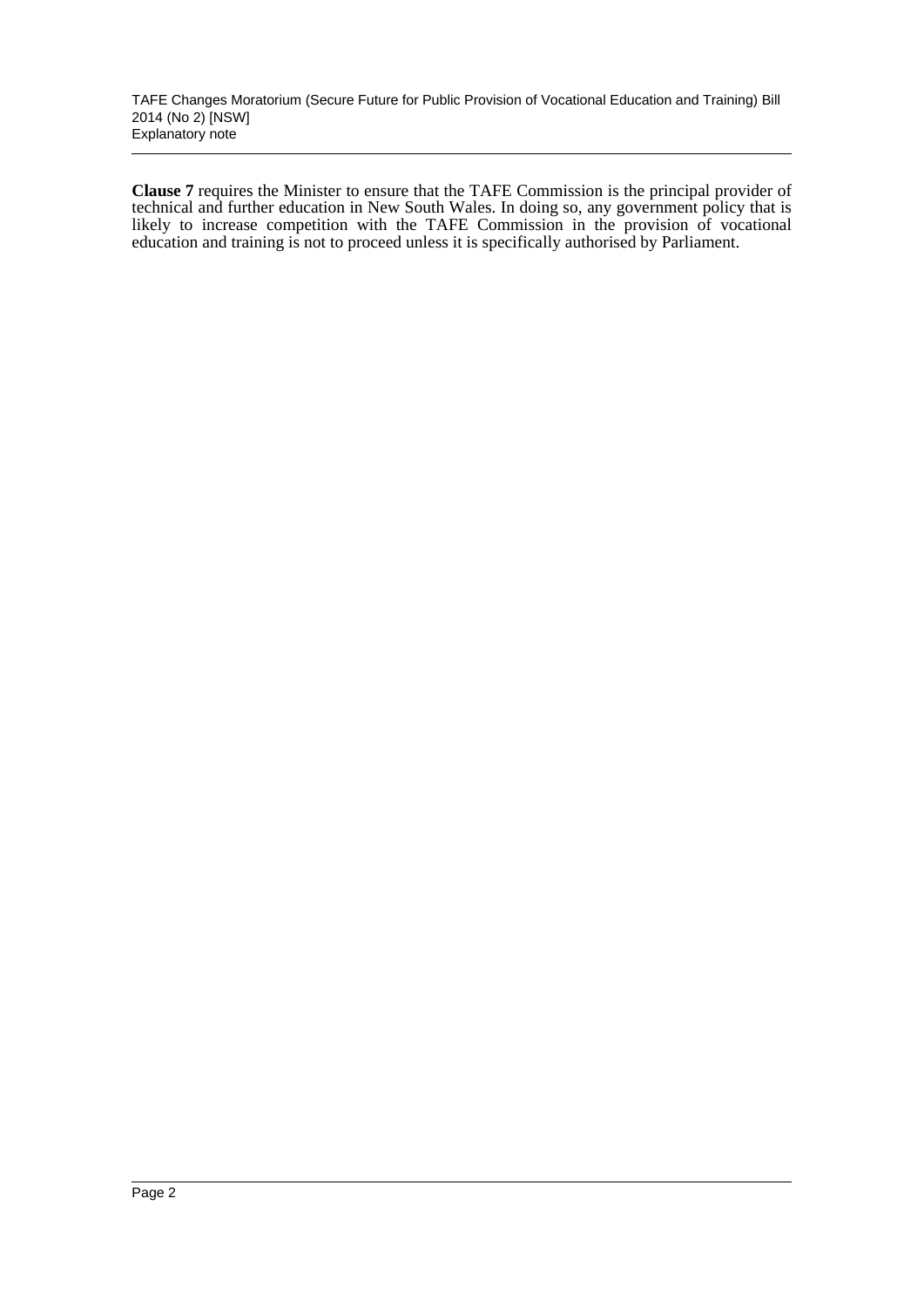Introduced by Mr J T Parker, MP First print



New South Wales

## **TAFE Changes Moratorium (Secure Future for Public Provision of Vocational Education and Training) Bill 2014 (No 2)**

### **Contents**

|                |                                                                  | Page |
|----------------|------------------------------------------------------------------|------|
|                | Name of Act                                                      | 2    |
| 2              | Commencement                                                     | 2    |
| 3              | Interpretation                                                   | 2    |
| $\overline{4}$ | Fees for TAFE courses frozen at 2010 levels                      | 2    |
| 5              | Funding for private providers frozen at 2010-2011 level          | 2    |
| 6              | Protection of TAFE funding                                       | 2    |
|                | TAFE to be principal provider of technical and further education | 2    |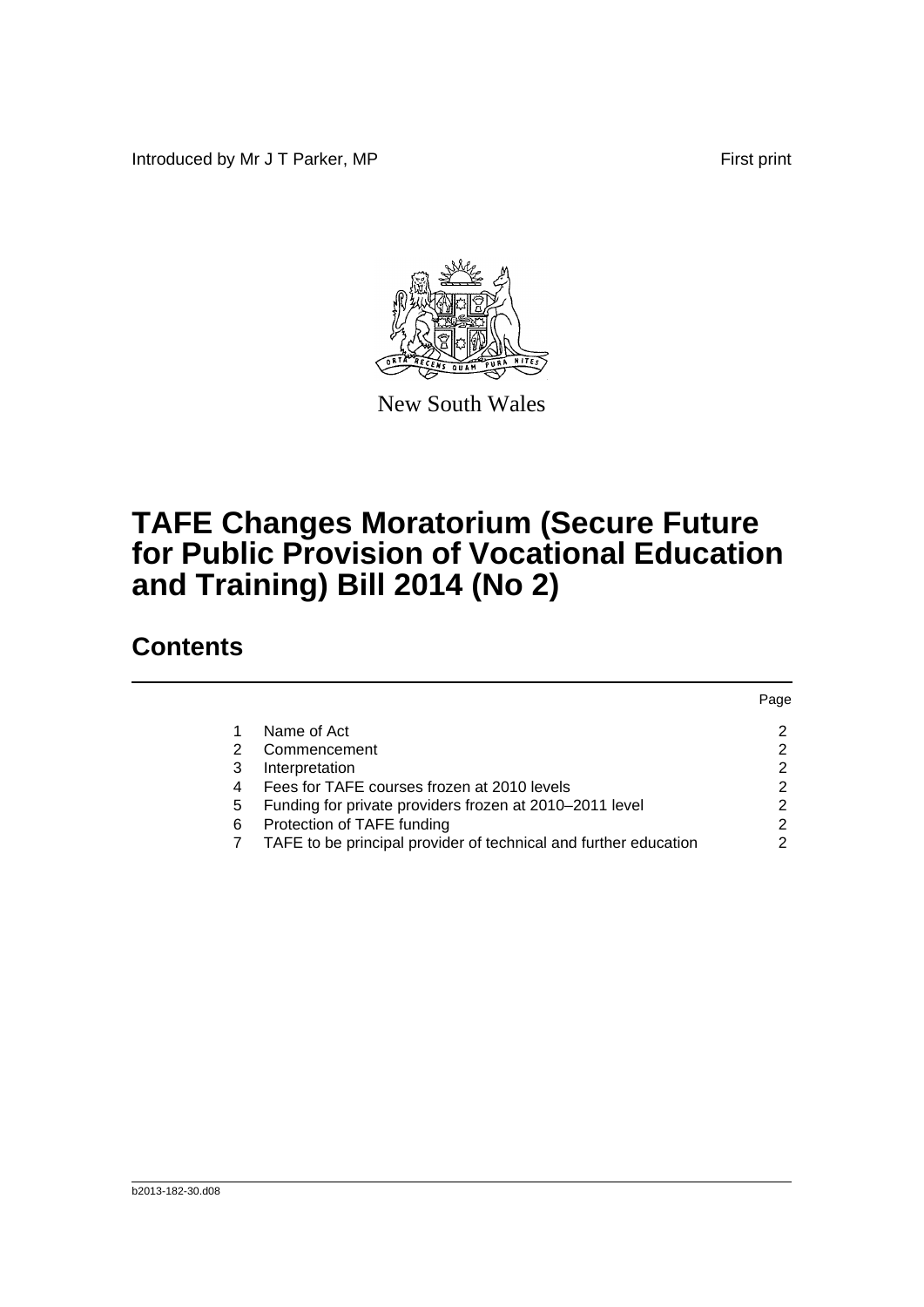

New South Wales

## **TAFE Changes Moratorium (Secure Future for Public Provision of Vocational Education and Training) Bill 2014 (No 2)**

No , 2014

#### **A Bill for**

An Act to secure the public provision of vocational education and training by reducing TAFE fees and charges, guaranteeing certain levels of TAFE staffing and resources and imposing a moratorium on the proposed "Smart and Skilled" competitive vocational educational training market; and for other purposes.